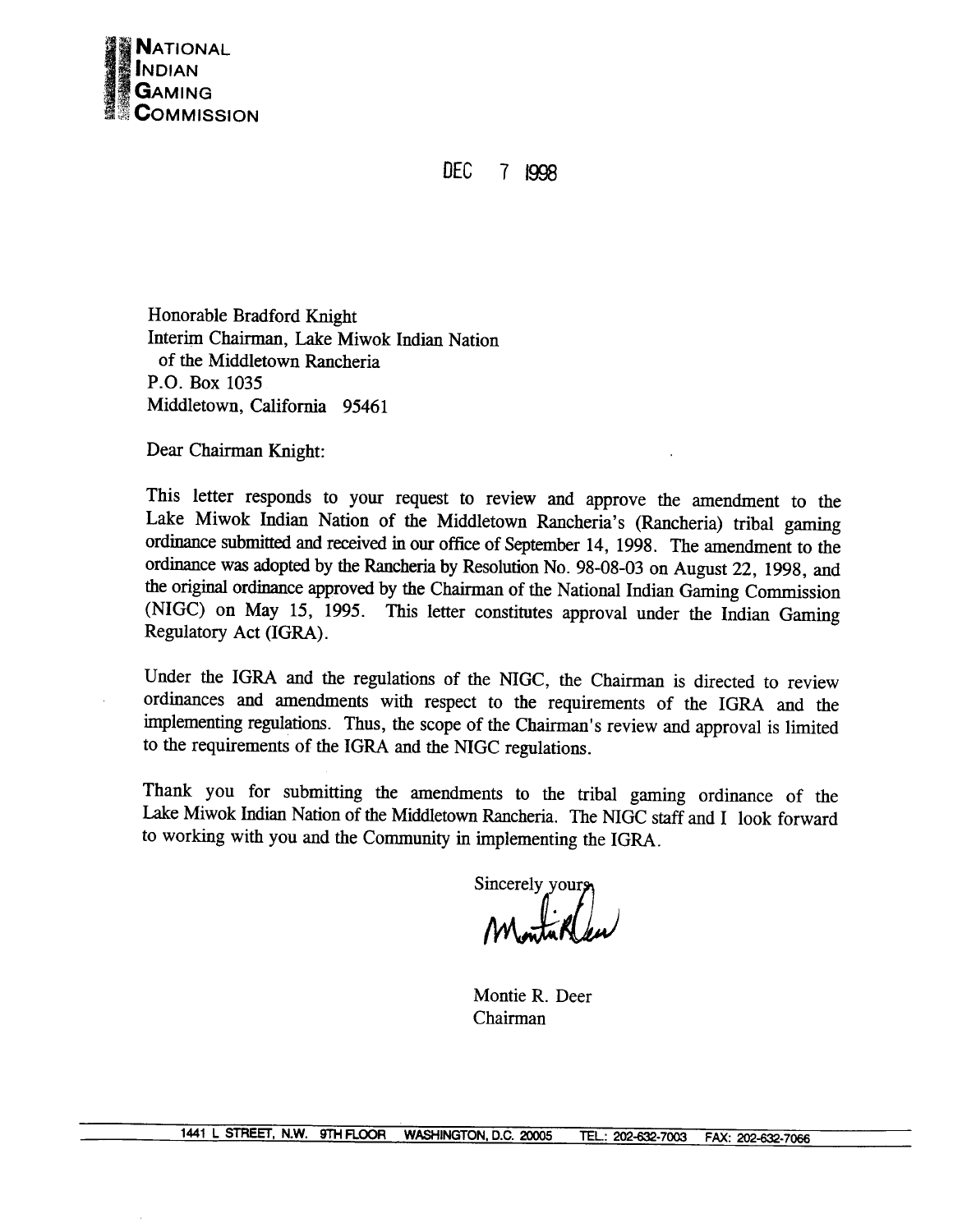SEP **1 4 1998** 

## **MIDDLETOWN RANCIIERIA RESOLUTION NO.9** $\beta$ - $\alpha\beta$ - $\alpha$ 3

**IN THE MATTER OF: Amending Sections 9-4., 22-2. and 4-1. (k) of the Lake Miwok Indian Nation Tribal Gaming Ordinance, approved by the Chairman of the National Indian Gaming Commission on May 15, 1997.**

- **WHEREAS, The Middletown Rancheria is <sup>a</sup> federally recognized California Indian Tribe, as defined under the Indian Reorganization Act of June 18, 1934, governed under the General Council of the Middletown Rancheria: and**
- **WHEREAS, The Middletown Rancheria owns and operates the Twin Pine Casino as provided for under the Tribes duly enacted Tribal Gaming Ordinance authorizing such activities; and**
- **WHEREAS. The Tribal Gaming Ordinances does not provide for an appeal to the Gaming Commissions decision to issue, suspend or revoke <sup>a</sup> tribal gaming license; and**
- **WHEREAS, The Middletown Rancheria Tribal Gaming Ordinance defines the Tribal Gaming Commission as described in a constitution that does not exist; and**
- WHEREAS, The Middletown Rancheria Tribal Gaming Ordinance defines the Tribal Gaming<br>
Commission as described in a constitution that does not exist; and<br>
WHEREAS, The Middletown Rancheria wishes to amend the Tribal Gaming O **accordance with the Indian Gaming Regulatory Act as codified at 522.3 of the (0 CFR.**

**THEREFORE BE IT RESOLVED that the Middletown Rancheria hereby amends Section 4-I. (k) of the Tribal Gaming Ordinance to read as follows:**

**(k) Commission means the Tribal Gaming Commission as described in this Ordinance of the Middletown Rancheria.**

**THEREFORE BE IT FURTHER RESOLVED that the Middletowr~ Rancheria hereby amends Section 9-4. as follows.**

**9-4. The Gaming Commission shall make the decision as to whether <sup>a</sup> gaming license shall be issued, suspended or revoked.**

**THEREFORE BE IT FURTHER RESOLVED that the Middletown Rancheria hereby amends Section 22-2. by adding (a) as follows.**

**(a). Appeals of the decision of the Tribal Gaming Commission to issue, suspend or revoke a tribal Gaming License shall be heard by a non-affiliated tribal court competent jurisdiction within the state of California in. accordance with procedures adopted by said court.** 67:01 WV **11 dJS** 86

**AMING COMMUNITY AND STORE** 

ർ